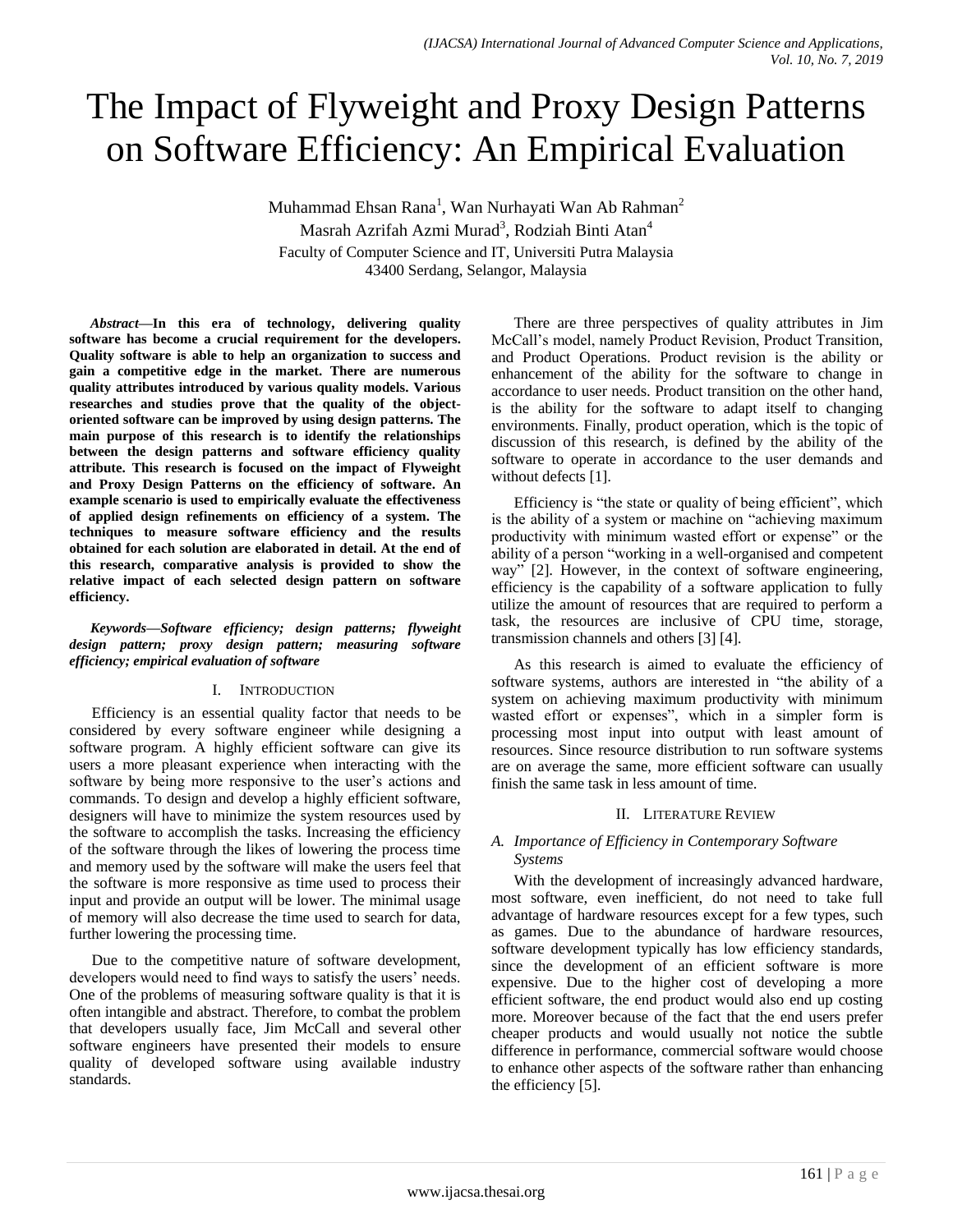Efficiency is often traded off with other quality attributes as efficiency always comes last in terms of urgency and priority [6]. However, for some real-time systems such a banking system, efficiency is a critical factor in order for the system to be proven useful and successful. Even though the weakness of software efficiency is compensated by the advancement of hardware, efficiency is still pivotal as many users of software are using various specifications of laptops, tablets and smartphones. On the other hand, battery life is an important factor to be considered for mobile devices. If a mobile device is constantly running inefficient software, it will occupy more resources and the battery will be consumed faster.

A case study by [7], depicts the fact that complex systems such as banking systems that require real time interaction between multiple actors are difficult to implement as issues such as efficiency and reliability arises in the process of designing and actually producing the system. Furthermore, introduction of the system over a large geographical area (inclusive of rural areas) requires even more attention towards efficiency as data has to be transmitted, received, and synced among all nodes within the network in real time. The same could be seen in Healthcare Systems which poses emphasis on efficiency as the equipment which are connected using Internet of Things (IoT) have to provide real-time response for notification purposes when the monitored patient's condition is near or in emergency level [8] and serious implications could happen when the system fails to extend immediate feedback to the target audience (in this case, the nurses and the doctors) for assistance.

Efficiency is becoming more important in software applications that uses emergent technologies as it emphasize on using fewer resources to achieve better results, saving computational time and storage. The importance of efficiency can be seen through telecommunication software applications such as Skype, WhatsApp or Facebook Messenger which provides video or voice calling services through wireless networks. In the context of Skype, a study that was done by [9] have shown that the video quality of Skype calls is greatly affected by the efficiency of Skype's transmission and encoding algorithms as well as utilizing the bandwidth resource provided by the targeted machine itself. Similarly, within the healthcare sector, through integration of IoT, surgeons are able to perform telesurgery on patients without having to be physically present at the operation theatre [10]. In these cases, efficiency of the software application is extremely crucial as defective or inefficient software could potentially put the patient's life to risk, hence the software application must perform at maximum efficiency to ensure there is zero to none disruption. Content management system (CMS) which is a type of data driven system is used to perform CRUD (create, remove, update, delete) functionalities on text data and this stored data is then used for big data analytics [11]. Due to the large amount of data being stored in the database, the software has to utilize the computing power by optimizing insert and retrieval codes to ensure the performance of the system.

In a typical enterprise environment, development of software applications is usually done on cloud where services are delivered to clients or end-users through powerful virtualized data servers that are equipped with high bandwidth

and low latency network speed that are kept in data-centers that are owned by external parties (the cloud service providers such as Microsoft Azure, Amazon Simple Storage Service et cetera.) [12]. Cloud computing is considered as the integration of both Grid Computing and Cluster Computing paradigms. Cloud computing architecture allows the software system to be easily expandable and scalable due to the nature of the services provided [13]. However, efficiency is one of the main reasons why most enterprises begin to shift their services to be hosted through the cloud instead of having the servers hosted and managed manually within their company's premises. Efficiency could be achieved in cloud computing paradigm through shared resource pooling which improve data storage and processing power, for example the service providers dynamically assign computing resources to multiple consumers only when needed, hence maximum utilization of computing resources could be achieved [14]. Also, the amount of computational power or storage could be increased or decreased at any point of time based on the amount of resources that will be needed by the software application; hence it does not waste computing resources and at the same time allows consumers to save cost. Due to the flexibility, consumers can ensure that optimum efficiency is reached in order to provide end-users with a system that runs with high performance. Through cloud computing architecture, consumers do not have to worry with concerns on hardware issues and can pay full focus in development of software.

# *B. Methods to Improve Software Efficiency*

*1) Code optimization:* In order to achieve higher efficiency in software applications, the developers of the system should be able to fully grasp and understand how codes function at an operating system level and optimize the codes to enhance computing resource utilization as area of slowness could only be identified through knowledge and experience in dealing with system related matters. For instance, declaring cached reference of objects that is frequently used as a local variable could greatly help in reducing the processing power needed to complete a task [15]. The diagram represented by Fig. 1 below shows the actual implementation of cached memory.

In Fig. 1, the code snippet on the left is the initial implementation of the code without using cached memory. The difference in two implementations is only a line of code, however it can make a huge difference when the computer interprets the code. The code on left have to retrieve the draw method every single time the loop is executed, however the code on the right retrieves the draw method once, and for each loop execution the reference to the retrieved method is called. Various modifications such as avoiding recursion, managing threads etc. could also help in enhancing efficiency of a software application [16].

| for $i$ in $x$ range $(1000):$ | $draw$ method = my_mesh.draw   |
|--------------------------------|--------------------------------|
| my mesh.draw()                 | for $i$ in $x$ range $(1000):$ |
|                                | draw_method()                  |

Fig. 1. Code Snippets Showing the Variation in Efficiency.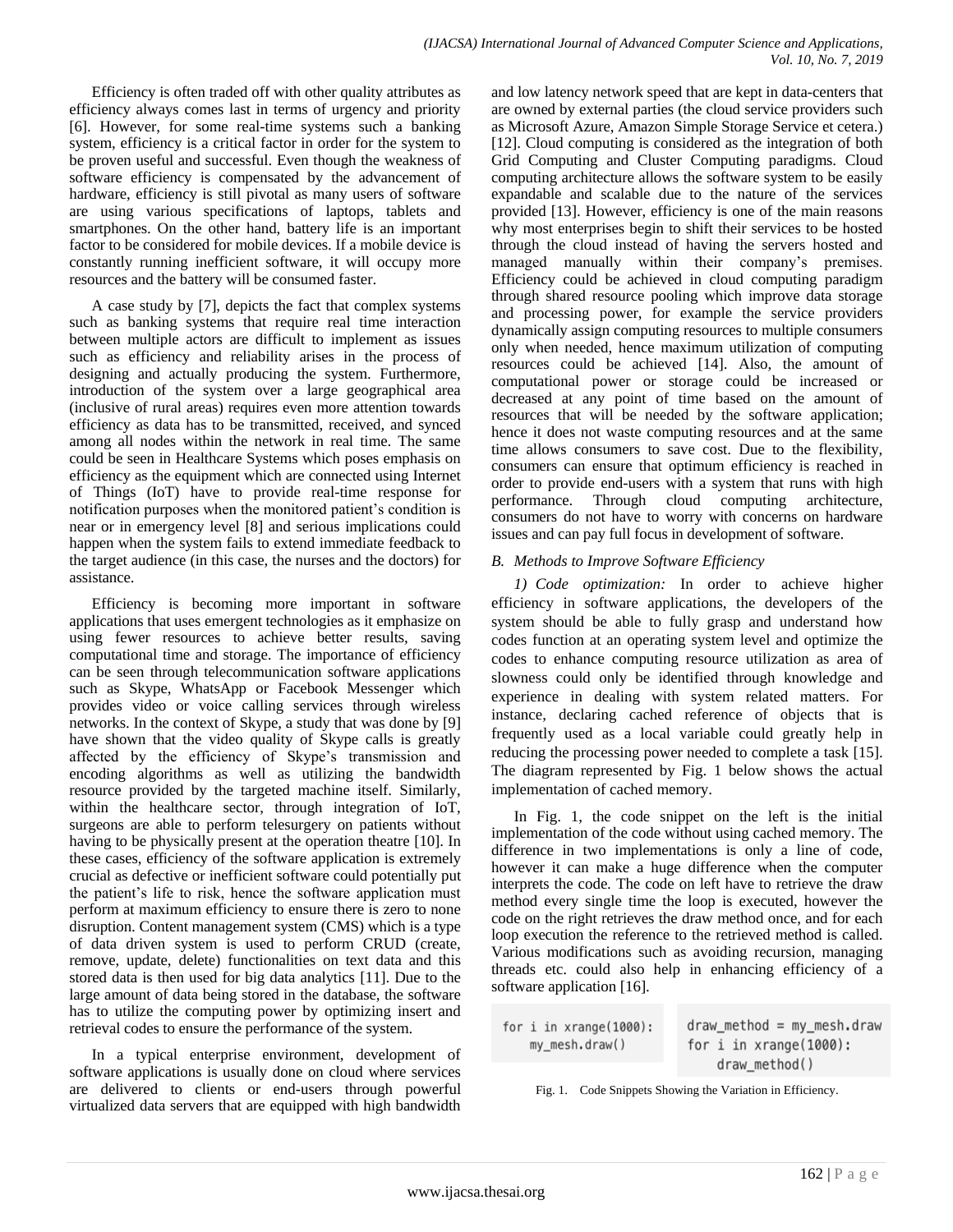*2) Parallel programming:* Parallel programming is the method of programming which utilize threads where each thread could process a single line of command, however many threads could be created and kept alive concurrently. In the current real-world scenario, industries are paying more focus on hardware components rather than software quality, hence stronger processing chips are being researched on and produced over the years whereas the efficiency of a software is still neglected and there is no major improvement in terms of efficiently utilizing the computing power which is being provided by the chips [17]. However, in systems which are heavily reliant on efficiency, parallel programming would be among the most suitable to be implemented within the actual source code.

*3) Design patterns:* Design patterns are tested and reusable solutions to reoccurring problems. Some of the most commonly used software design patterns are the twenty-three object-oriented patterns proposed by the Gang of Four (GoF), consisting Erich Gamma, Richard Helm, Ralph Johnson, and John Vlissides, in their book "Design Patterns: Elements of Reusable Object-Oriented Software", published in 1994 [18]. Design patterns could be commonly seen within the context of object-oriented programming where coupling and coherence plays a very important role in determining the quality of a software. Design patterns are classified into three categories, creational addressing the process of object creation; structural addressing composition of objects and classes; behavioral addressing how classes and object interact and distribute responsibility [18]. Through the usage of design patterns, a common structure of code implementation can be applied to solve certain type of issues. As design patterns are commonly used, recognized and practiced by experienced object-oriented developers, the solutions can be categorized to be the best possible solution in specific situations. Since they are commonly used by developers, the solutions are practically stable in nature. Most of the time in the real-world environment, design patterns are also the commonly used as a base for most software development projects, this help saves time as reoccurring problems could be solved immediately through implementation of design patterns without the need of rethinking code structure and design for constantly emerging problems. As exploring design patters for improvement in efficiency is the core objective of this research, subsequent sections provide details on how it can impact software efficiency.

# *C. Impact of Design Patterns on Software Efficiency*

Design patterns could help in breaking down tight coupling between classes and objects and with such, the structure of an application can be broken down into few separated parts which is typically implemented through the MVC (model, view and controller) architecture. Efficiency of a software could be improved by implementing heavy loading (functions that require a large amount of processing power) to be done at server-side machines with higher computational power and allowing clients to access the Web APIs service to invoke the functions and features [19]. Within the MVC architecture, the Decorator pattern can be used in controller, the Strategy pattern between the controller and view and the Observer pattern in order to notify the view when the model is changed, whereas Factory pattern can be used for creation of multiple views or controllers.

Design patterns could also help in reducing the computing power consumed by an application but instantiating lesser objects and instead of creating new objects, similar objects are shared in usage. For example, the Flyweight design pattern allow objects to be shared. Whereas the Proxy design pattern can improve the efficiency of an application by avoiding duplication of object especially for objects that is very large in size. For example, in a typical web application environment, end users usually make requests to the server multiple times, instead of responding multiple times, the proxy pattern will check if the existing object exists and try to return the local reference if there is an existing object.

Some of the existing researches also suggest that the design patterns Factory, State, and Proxy can improve the performance of a software system by caching or skipping repetitive procedures [20, 21, 22, 23, 24, 25, 26]. In one of the tests conducted by Erik Jansson, it was shown that flyweight has noticeably improved the memory usage of the software [27].

Following is a brief description of the Flyweight and Proxy design patterns, which are used in this research for studying the impact on software efficiency:

*1) Flyweight design pattern:* The Flyweight design pattern as defined by GoF [18] is "using sharing to support large numbers of fine-grained objects efficiently". In other words, flyweight is a pattern which aims to reduce the number of objects that are created, and instead of creating a large number of objects with tiny differences in attributes the Flyweight will use the shared pool of objects with intrinsic state and extrinsic state properties [28]. The intrinsic state is the predefined states for the object which is constant and unchangeable whereas the extrinsic state is the attribute which is determined during run time. Fig. 2 below shows the general structure for Flyweight implementation.



Fig. 2. Flyweight Generic Design.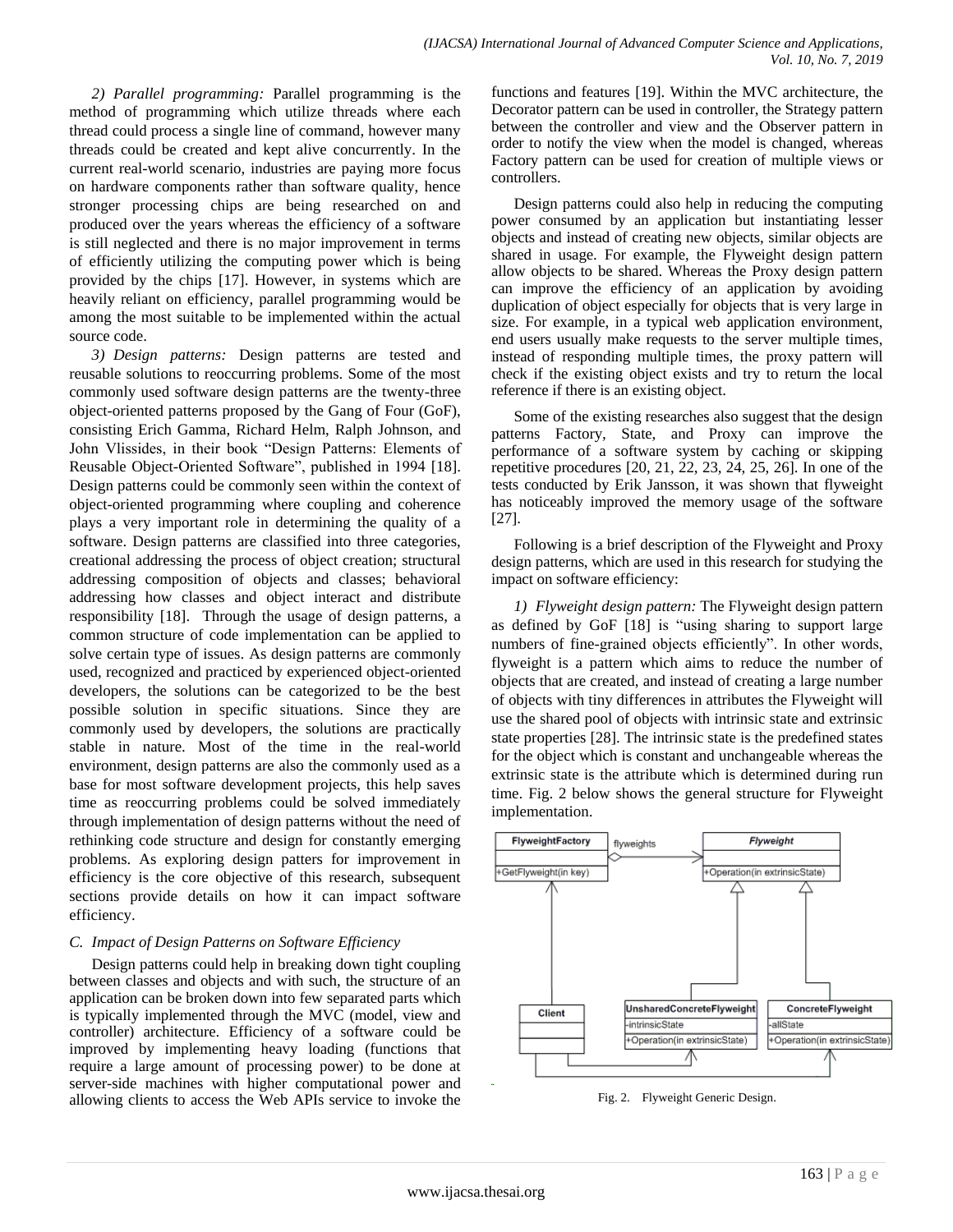

Fig. 3. Proxy Generic Deisgn.

*2) Proxy design pattern:* The Proxy design pattern as defined by GoF [18], is "providing a surrogate or placeholder for another object to control access to it". Proxy is categorized into four main types, which are the remote proxy, virtual proxy, protection proxy and smart proxy respectively. Remote proxy is used for the purpose of accessing remote services by processing on the request that was sent by the client; Virtual proxy is for delaying the sending of the actual until the moment where the data is required; Protection proxy is to act as a layer of protection when accessing data; Smart proxy is to check the caching of objects. As shown in Fig. 3 above, the Proxy design pattern consists of four main components, the Client which send requests; the Subject (interface) which handles request made by the Client; the Real Subject which is the actual object or data; the Proxy which is a pointer or reference to the actual data or object. The Proxy acts a checker or a control which identifies if similar request is previously sent from the Client, if the result to the request is found within the local context of the Proxy, then the Proxy will redirect the request to the local reference of the result instead of accessing the Real Subject to request for the result again. In cases where the Real Subject is heavyweight, through the implementation of proxy design pattern, greater efficiency could be achieved.

# *D. System Attributes related to Efficiency*

As efficiency is a broad term, there exists many ways in which one can measure a system's efficiency. As proposed by [29], there are a few sub-factors in a system which are related to efficiency. The sub-factors include:

- Time Behavior–The response time, throughput, and capacity to perform of a system.
- Resource Behavior–How much resource is used by the system while performing its tasks. The resources can be random access memory (RAM), read-only memory (ROM) as well as the utilization of Input and Output device.
- Reply Time–The time passed between which an inquiry or demand is given to a system and the beginning of the system's response to the inquiry or demand.
- Processing speed–The amount of time used by a system to complete a task or the actual time spent by the user on the system to generate a result.
- Execution Efficiency–The run time performance of a component in the system.
- Robustness–The ability of a component in the system to execute tasks correctly when given incorrect inputs or while under stressful environmental conditions to give desired results.

With higher efficiency, less hardware resources and more importantly, less time will be consumed, and accomplishing more tasks deemed very important by the user under a given amount of time. Therefore, in order to measure the efficiency of a system, these factors should be considered.

# III. DESIGN AND IMPLEMENTATION OF SIMPLER AND REFINED SOLUTIONS

To measure the impact of design refinements on system efficiency, a simple imitation of an online shooter game is designed and implemented. Initially a simpler solution is implemented without applying any design refinements. Then the same design is improved by applying appropriate design patterns and the solutions is re-implemented. Finally efficiency of simpler legacy solution as well as the refined design pattern based solutions are calculated by measuring the execution time and memory usage. Comparison of the solutions highlight the impact and effectiveness of the design patterns used and help in identifying the design refinements that should be used to make a software system efficient.

Scenario: In an online shooter game, there are two teams consisting of defenders and attackers. 200 players will be playing in a single map and they can either choose to be an attacker or defender. These players can also choose their desired weapons. Once players have chosen their weapons, the attackers will spawn at a location and the defenders will spawn another. For imitation purpose, the 200 players will randomly choose classes and we assume that the likelihood of them picking each of the weapons will be the same. The attackers are assigned the task to attack the objective while the defenders are assigned to defend it.

Following represents the design of a simpler solution:

As shown in Fig. 4, the basic solution contains four (4) classes. The Players are separated into Attackers and Defenders. The OnlineShooter class (Fig. 5) will then spawn the Attacker and Defender Players. In the OnlineShooter class, there are 2 arrays which are playerTeam, containing the teams the players can join, and Weapon, which is the weapon that the players can pick. For each player, the player will be generated by placing them into a random team with a random weapon selected using the Java Random utility. Once the player is loaded, they will be spawned.

The Player interface (Fig. 6) contains methods that will be implemented in the Attacker and Defender class which are assignWeapon(String weapon), for assigning the randomly chosen weapon to the players, spawn(), which spawns the players, and loadModel() which will load the player models.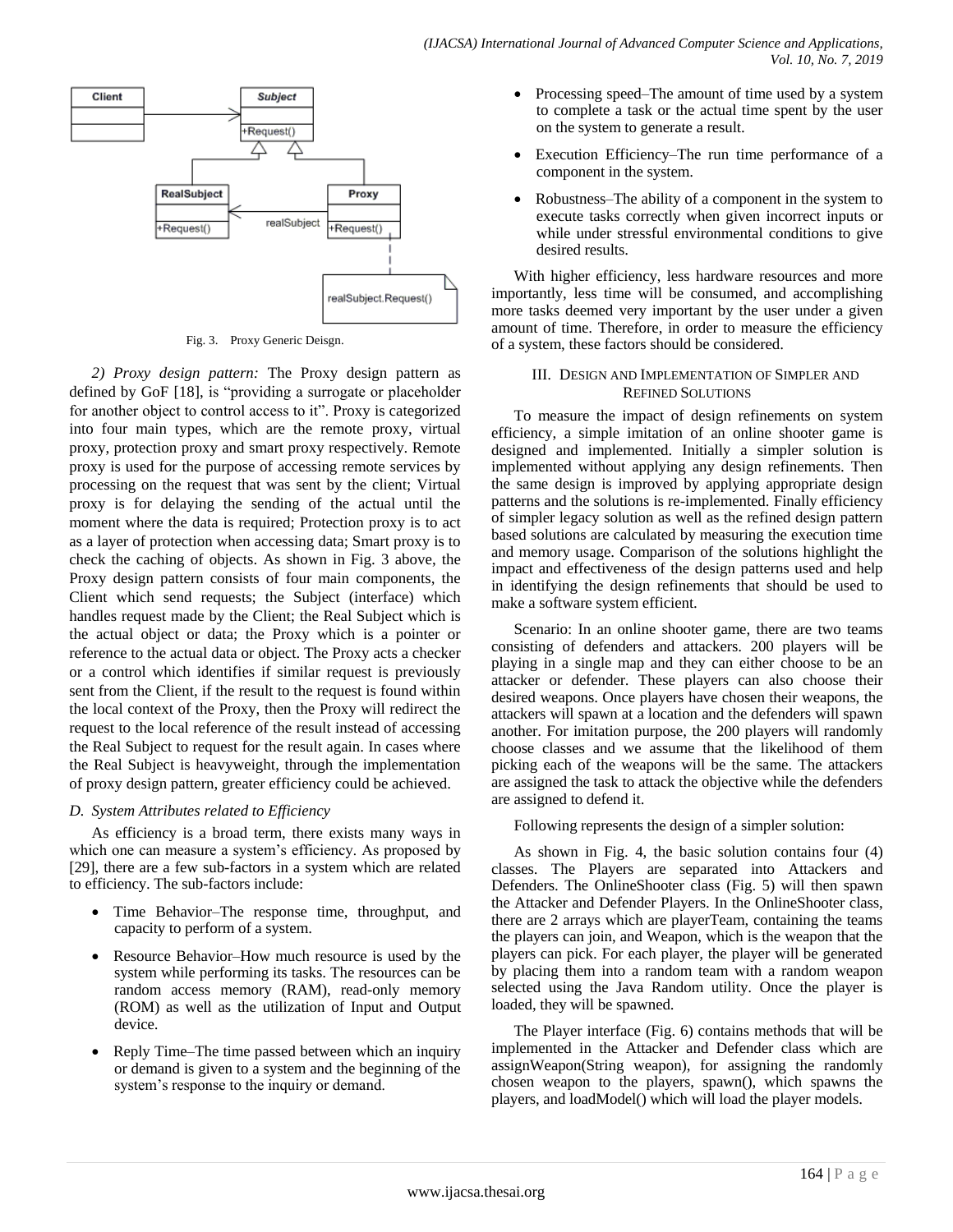```
OnlineShooter
                          - playerTeam: String[]
                          - Weapon: String[]
                          + main (String args[]): void
                          <u>+ main (String args) protot</u><br>+ getRandPlayerTeam(): String
                          + getRandWeapon(): String
 Attacker
                                                Defender
                                                   Task: String
   Task: String
   Weapon: String
                                                   Weapon: String
   Model: String<br>SpawnLocation: BufferedImage
                                                  Model: String<br>Model: String<br>SpawnLocation: BufferedImage
  - pModel: BufferedImage
                                                  - pModel: BufferedImage
  + Attacker()
                                                  + Defender()
  + assignWeapon(String weapon): void
                                                  + assignWeapon(String weapon): void
  + spawn(): void<br>+ spawn(): void<br>+ loadModel(): BufferedImage
                                                 + spawn(): void<br>+ spawn(): void<br>+ loadModel(): BufferedImage
                          Player
                            + snawn(); void
                           + loadModel(): BufferedImage
             Fig. 4. UML Class Diagram for Simpler Solution.
package dpatproj.basic;
import java.util.Random:
public class DPATProjBasic {
    private static String[] playerTeam = ["Attacker", "Defender"];
    private static String[] Weapon = ["Bow", "Sword", "Axe", "Shield",
                   "Dagger" "Sabre" "Spear" "Club" "Hammer" "Glaive":
    public static void main(String[] args) {
         for(int i=0; i < 200; i * ) {
              Player p = null:
              String PlayerTeam = getRandPlayerTeam();
              if (PlayerTeam == "Attacker"){
                   p = new Attacker();
                   System.out.println("Attacker Created");
              1
              else if (PlayerTeam == "Defender"){
                   p = new Defender();
                   System.out.println("Defender Created");
              ţ
              elsel
                   System.out.println("No such player"):
              J
              if (p := null)p.assignWeapon(getRandWeapon());
                   p.\text{span}():
              1
    public static String getRandPlayerTeam(){
         Random r = new Random ():
         int randInt = r.nextInt(playerTeam.length);
         return playerTeam[randInt];
    public static String getRandWeapon(){
         Random r = new Random();
         int randint = r.nextint(Weapon.length);
         return Weapon[randInt];
    J.
```

```
Fig. 5. Online Shooter Class.
```
*(IJACSA) International Journal of Advanced Computer Science and Applications, Vol. 10, No. 7, 2019*

package dpatproj.basic;

import java.awt.image.BufferedImage;

```
public interface Player {
    public void assignWeapon (String weapon);
    public void spawn();
    public BufferedImage loadModel();
J,
```
Fig. 6. Player Interface.

```
package dpatproj.basic:
import java.awt.image.BufferedImage;
import java.jo.File:
import javax.imageio.ImageIO:
public class Attacker implements Player{
    private final String Task:
    private final String Model:
    private String Teapon:
    private BufferedImage SpawnLocation = null:
    private static BufferedImage pModel:
    Attacker () {
        Task = "ATTACK THE OBJECTIVE":
        Model = "Example.png";
        tryl
            SpawnLocation = ImageIO.read(new File(Model));
        (catch (Exception e) {}
    ļ.
    public void assignVeapon(String weapon){
        this. Veapon=veapon:
    1
    public void spaun(){
        pModel = loadModel();
        System.out.println("Attacker with weapon " + Weapon +
        " spawned \vert " " " Task is " + Task);
    1
    public BufferedInage LoadModel(){
        System.out.println("Loading Model " + Model + "...");
        BufferedImage img = null;
        tryl
            ing = InageIO.read(new File(Model));
        leatch (Exception e){
            System.out.println("Player model not found!");
        System.out.println("Model "+ Model + " loaded");
        return img:
```


As Attacker and Defender classes are similar, only the Attacker class is shown in Fig. 7 above. In both Attacker and Defender class, the task, file location of the player model, and the weapon assigned are stored as Strings, while the spawn location and actual player models are stored as buffered images to simulate the actual process of loading the players, which needs a considerable amount of time and memory.

#### *A. First Design Refinement using Flyweight Design Pattern*

In above design and implementation, there is a problem with the system needing to create a completely new Player object for every single player loaded, even though there are only slight differences between the different Player objects. For each Attacker or Defender, the Task, Model, and Spawn Location are the same, with only their weapon being different.

J.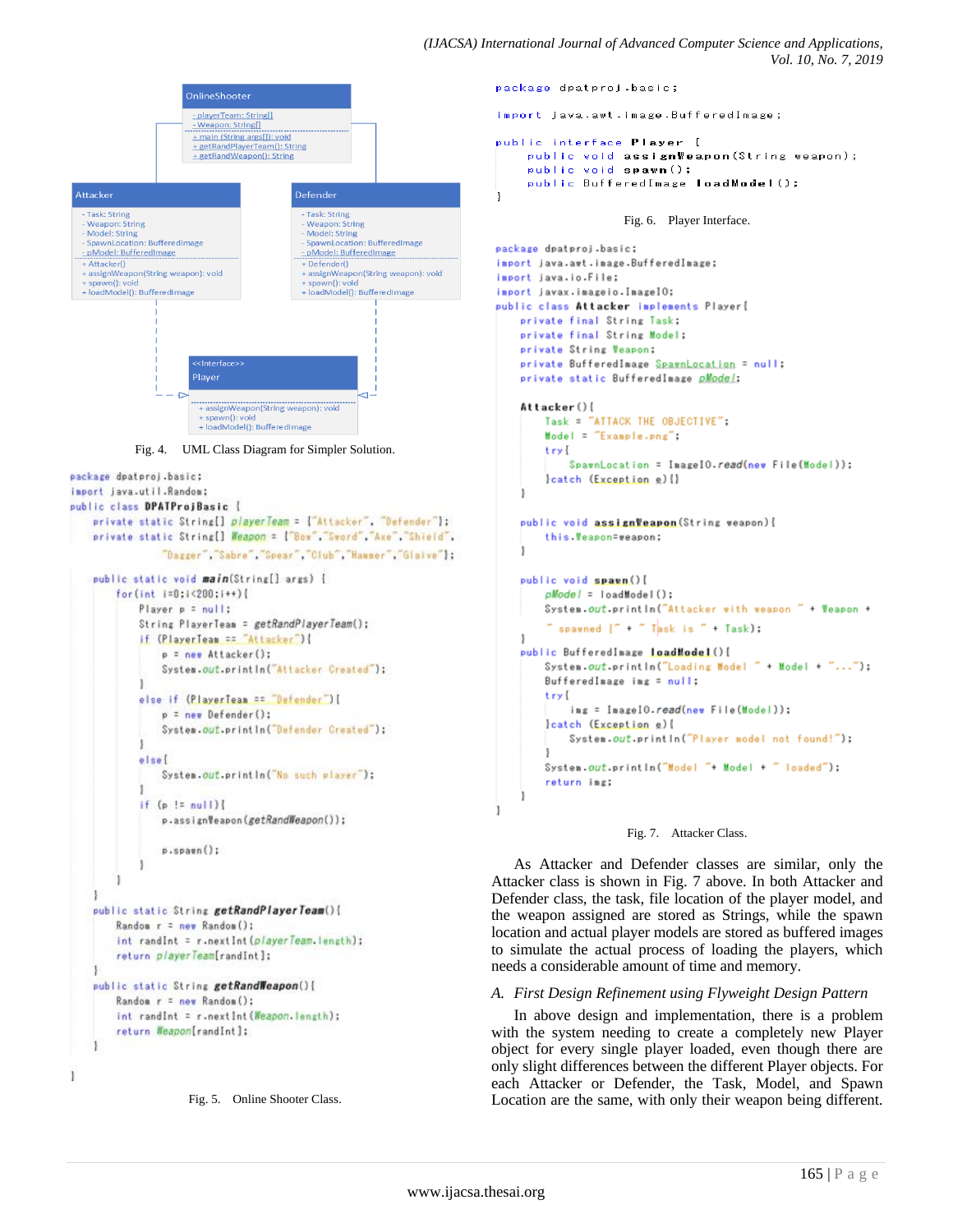This creates a situation where the system needs to create about 99 player objects for each type of player which can be avoided.

To solve this issue, Flyweight design pattern is implemented. By using Flyweight, each Player object will only have to be instantiated once, which can then be reused repeatedly, only needing to reassign their weapons each time instead of reassigning everything. The refined UML Class Diagram (Fig. 8) is depicted below.

As can be seen from Fig. 8 below, most of the classes remained same as the basic implementation, except that a PlayerFactory class is added, which the OnlineShooter class will use for the generation of Players. The implementation of the Attacker and Defender classes as well as the Player interface is the same. The DPATProjFlyweight in the implementation however, has a minor change, which is the generation of Player object, instead of directly making a new Player, the player is gotten from the PlayerFactory class.

The PlayerFactory class, as shown in Fig. 10, is a new class that was not implemented in the simpler solution of the scenario. The class contains a HashMap, which will be used as a key that is associated with created objects. When the getPlayer() method is called, the system will first check if the player type is already created by searching for the associated key. Then return the player object if it is already created, not needing to recreate a new object. If the associated key cannot be found, only then the system will create a new object and store it with its associated key before returning it.



Fig. 8. UML Class Diagram for Flyweight Pattern based Refinement





package dpatproj.flyweight;

inport java.util.HashMap:

```
public class PlayerFactory {
```
private static HashMap <String, Player> hm = new HashMap<String, Player>();

```
public static Player getPlayer(String team)
ţ
    Player p = null:
    if (hm.containsKey(team))
             p = hm.get(tean);else
    4
         switch(team)
         \mathbf{f}case "Attacker":
             System.out.println("Attacker Created");
             p = new Attacker();
             break:
         case "Defender":
             System.out.println("Defender Created");
             p = new Defender():
             break:
         default:
             System.out.println("No Such Player Type");
         hm.put(team, p);
    1
    return p;
\overline{\phantom{a}1}
```


## *B. Second Design Refinement using Proxy Design Pattern*

There is still an issue in the refined solution, whereby before each player is spawned; their player models need to be loaded from a specific file. In this case, spawning 200 players would mean that the system would have to repeatedly read the player model from a remote file for 200 times, which 99 times can be avoided for each player type (as in Fig. 9).

To resolve this issue, Proxy design pattern is implemented alongside Flyweight, where each player type's model file would only have to be accessed and read once, and then the system will store the remote file's information as an object, which can then be reused repeatedly without needing to access the remote file again. Fig. 11 shows the UML class diagram designed for the implementation with Proxy design pattern.

In the refined UML class diagram (Fig. 11) depicted above, no changes are made to the already existing classes except for a few variables in the Attacker and Defender classes. However, two interfaces AttackerModel and DefenderModel, which are the player models for each of their respective player types, are added. Proxy player model classes ProxyAtkM and

ł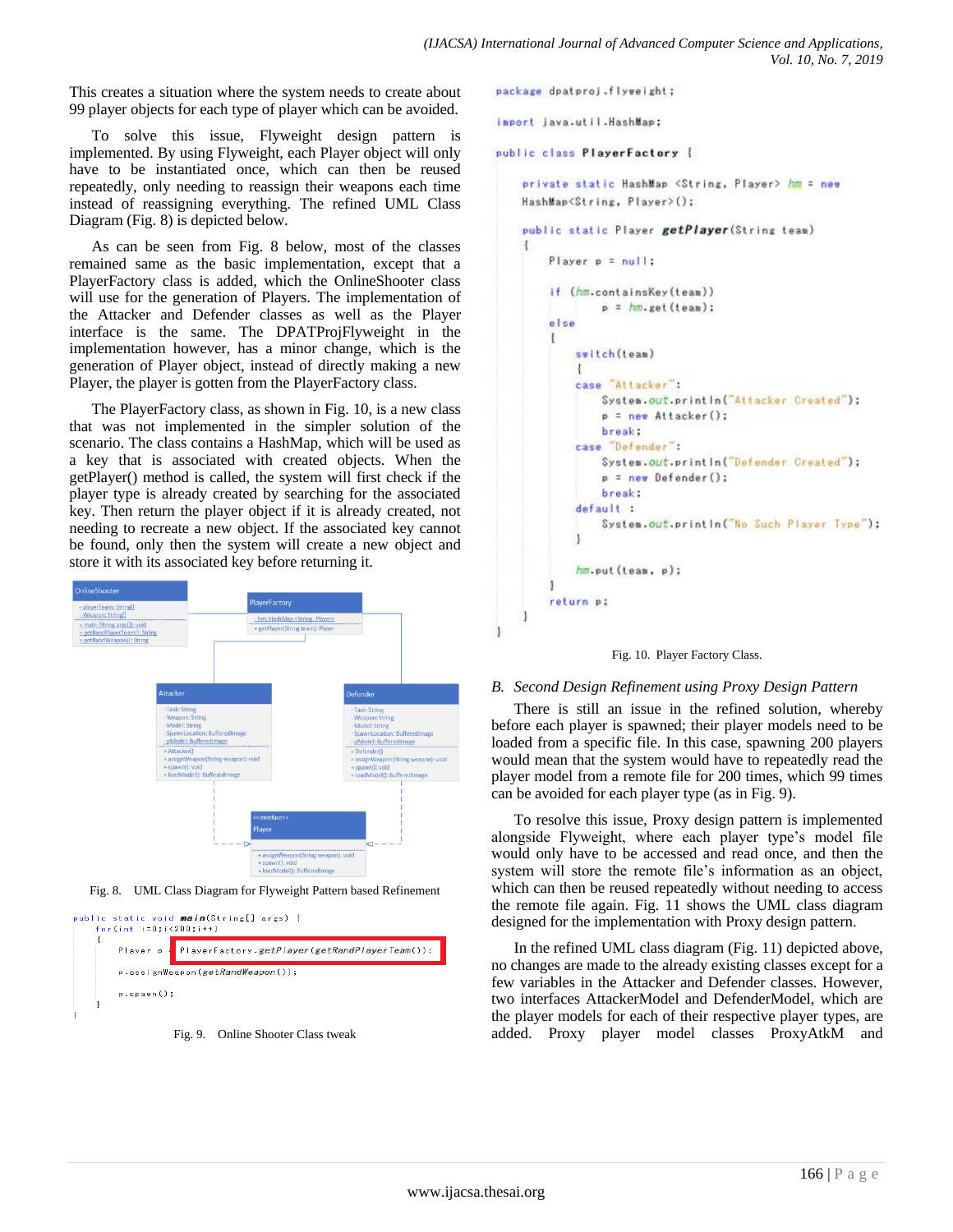ProxyDefM as well as real player model classes RealAtkM and RealDefM are shown for their respective player types. As in the first refinement, classes that are unchanged are not shown here, that include OnlineShooter (renamed to DPATProjFProxy), PlayerFactory, and the Player interface. There are slight changes to the Attacker and Defender classes. The String Model variables are changed to a type of their respective model classes and the loadModel() method is replaced by the getModel() method, which gets the player model from their respective classes as a BufferedImage as shown in Fig. 12 below.

The AttackerModel and DefenderModel interfaces in Fig. 13 and Fig. 14 contain a getModel() method, which is used for the Attacker and Defender classes to get player model.



Fig. 11. UML Class Diagram for Proxy Pattern based Refinement.

```
private final String Task:
AttackerModel model;
private String Weapon;
private BufferedImage SpawnLocation;
private static BufferedImage pModel;
public BufferedInage getHode L(){
    BufferedImage pImg = nodel.getModel();
    return plmg:
ı
private final String Task:
DefenderModel model:
private String Weapon;
private BufferedInage SpawnLocation;
private static BufferedInage pModel;
public BufferedInage getModel(){
    BufferedImage pImg = nodel.getModel();
    return plmg;
Ţ
```
Fig. 12. Player getModel().

```
public interface AttackerModel {
    public BufferedImage getModel();
-1
        Fig. 13. AttackerModel interface.
public interface DefenderModel {
    public BufferedImage getModel();
<sup>1</sup>
       Fig. 14. DefenderModel Interface.
```
The ProxyAtkM and ProxyDefM classes in Fig. 15 and Fig. 16 are the proxy classes for the player models. There are String variables for storing the file name of the player model and RealAtkM and RealDefM type classes which is used to refer to the real model classes. When the getModel() method is called, it will first check if the real model classes are instantiated, and get the player model from the real model class and return it.

```
package dpatproi.fproxy:
import java.awt.image.BufferedImage;
public class ProxyAtkM implements AttackerModel{
    private String fileName;
    private RealAtkM realModel;
    ProxyAtkM(String fileName){
        this fileName = fileName;
    <sup>1</sup>
    public BufferedImage setModel(){
        if (realModel == null)realModel = new RealAtkM(fileName);
        J.
        return realModel.getModel();
```


package dpatproj.fproxy;

<sup>1</sup>

import java.awt.image.BufferedImage;

```
public class ProxyDefM implements DefenderModel{
    private String fileName;
    private RealDefM realModel;
    ProxyDefM(String fileName){
        this.fileName = fileName;
    -1
    public BufferedImage setModel(){
        if (rearModel = null)realModel = new RealDefM(fileName);
        \mathcal{E}return realModel.getModel();
```
Fig. 16. ProxyDefM Class.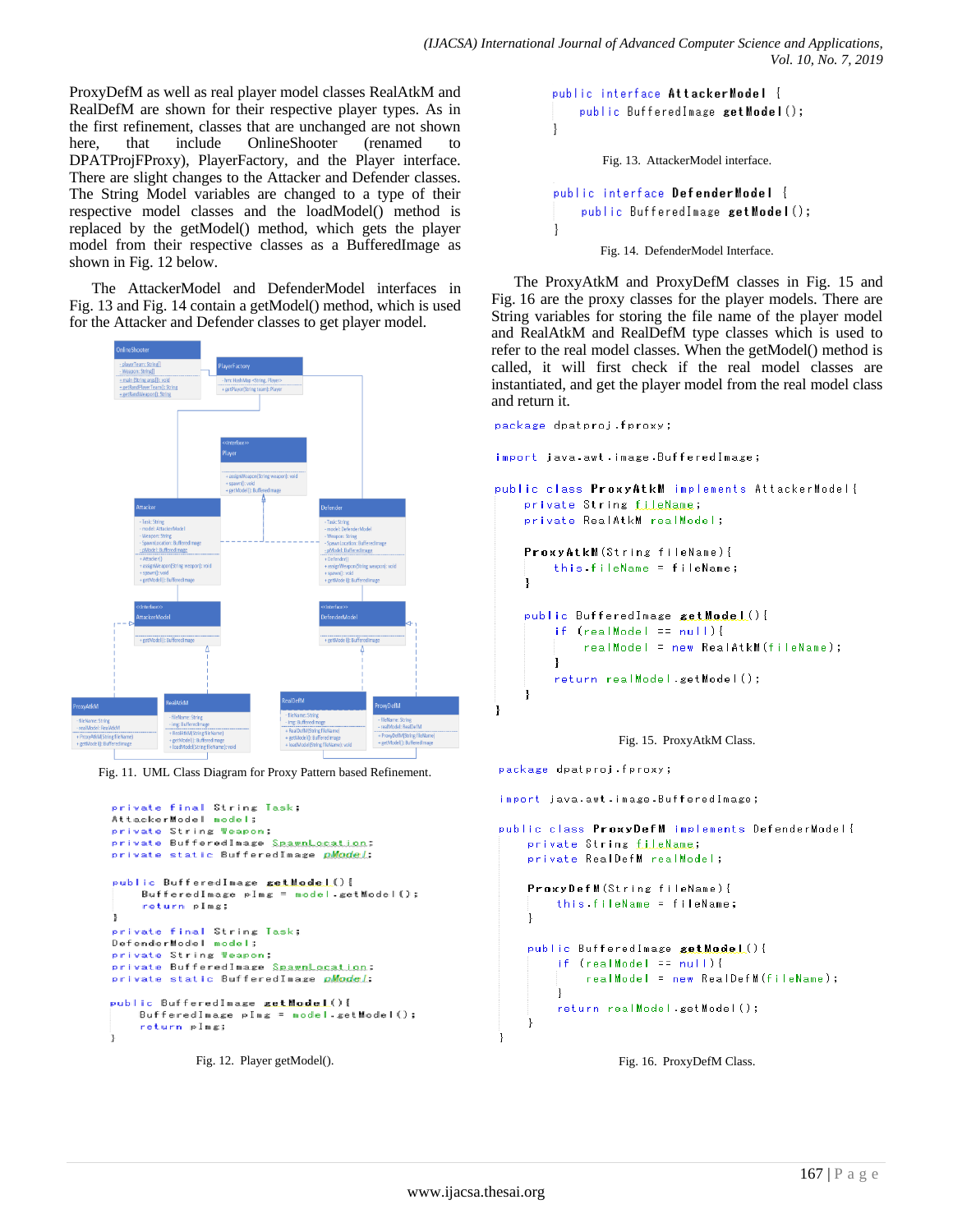The RealAtkM and RealDefM classes in Fig. 17 and Fig. 18 are responsible for loading and storing the player model from the remote file. Similar to the proxy classes, there is a String variable in each of the real model classes to store the file name of the model. The BufferedImage is first instantiated as null but when the class is first instantiated, the model will be loaded into the BufferedImage. When the getModel is called by the proxy classes every next time, the BufferedImage will be returned without needing to be loaded again.

```
package dpatproj.fproxy;
```

```
import java.awt.image.BufferedImage;
import iava.in.File:
import javax.imageio.ImageIO;
public class RealAtkM implements AttackerModel{
    private String fileName:
    BufferedImage img = null;
    RealAtkM(String fileName){
        this fileName = fileName;
        LoadModel(fileName);
    \mathbf{1}public BufferedImage getModel(){
        System.out.println("Model " + fileName + " Loaded");
        return img;
    \mathbf{1}public void loadModel (String fileName) {
        System.out.println("Loading Model " + fileName + "...");
        try{
            img = ImageIO.read(new File(fileName));
        leatch (Exception e){
            System.out.println("Player model not found!");
    l.
```


```
package dpatproj.fproxy;
```

```
import java.awt.image.BufferedImage;
import java.io.File;
import javax.imageio.ImageIO;
public class RealDefM implements DefenderModel{
   private String fileName:
   BufferedImage img = null;
    RealDefM(String fileName){
        this fileName = fileName;
        LoadModel(fileName);
   \mathbf{I}public BufferedImage getModeL(){
       System.out.println("Model " + fileName + " Loaded");
        return img.
   \mathbf{I}public void loadModel(String fileName){
       System.out.println("Loading Model " + fileName + "...");
        try {
            img = ImageIO.read(new File(fileName));
        leatch (Exception e){
            System.out.println("Player model not found!");
```
Fig. 18. RealDefM Class.

#### IV. EMPIRICAL EVALUATION AND ANALYSIS OF RESULTS

Efficiency of a system can be calculated by measuring its execution time and its memory usage when executing tasks. The efficiency of a system is inversely proportional to both memory usage and execution time. Therefore, in order for a system to be considered as efficient, its memory usage as well as execution time needs to be as low as possible. In order to show the impact of design patterns on system's efficiency, the memory usage will be measured in Mega Bytes (MB) and its execution time will be measured in Seconds.

To measure these attributes of the system, the above designs are implemented in Java programming language using NetBeans IDE. NetBeans is chosen as it has an internal profiler which automatically tracks the project's memory usage, CPU usage and Garbage Collection, etc. To obtain system's memory usage, one would only need to run the project in the profiler's telemetry tab, and the memory usage at each stage of the project's execution will be shown in a graphical form. For each execution of a project, NetBeans' internal output console will also display the project's completion time after it has finished executing the project. The completion time can then be directly translated to the execution time of the system. To simulate large amount of data being processed by a real system, BufferedImage (a Java library) is used. The large file size of an image, when loaded into the system using BufferedImage, can simulate a large object in a real system. Without the existence of a large object, the execution time and memory usage of the implementation will be too low to have a noticeable difference.

Each variant of differently designed implementation was run multiple times using NetBean's built-in profiler to obtain the memory usage and execution time so that the time needed to start the profiler is not calculated into the execution time. Following are the results for each of the three variant implementations discussed above:



Fig. 19. Memory usage by Simpler Legacy Solution.

| : Output - DPATProi Basic (run) |                                                                    |  |
|---------------------------------|--------------------------------------------------------------------|--|
| $\mathbb{D}$                    | Model C:¥Users¥kkitl¥Pictures¥Example.png loaded                   |  |
| $\mathbb{D}$                    | Attacker with weapon Shield spawned   Task is ATTACK THE OBJECTIVE |  |
|                                 | Defender Created                                                   |  |
|                                 | Loading Model C:\Users\kkitI\Pictures\Fxample.png                  |  |
| 器                               | Model C:\Users\kkitl\Pictures\Example.png loaded                   |  |
|                                 |                                                                    |  |
|                                 | Defender with weapon Shield spawned   Task is DEFEND THE OBJECTIVE |  |
|                                 | Defender Created                                                   |  |
|                                 | Loading Model C:¥Users¥kkitl¥Pictures¥Example.png                  |  |
|                                 | Model C:¥Users¥kkitl¥Pictures¥Example.png loaded                   |  |
|                                 |                                                                    |  |
|                                 | Defender with weapon Hammer spawned   Task is DEFEND THE OBJECTIVE |  |
|                                 | Attacker Created                                                   |  |
|                                 | Loading Model C:\Users\kkitI\Pictures\Fxample.png                  |  |
|                                 | Model C:\Users\kkitI\Pictures\Example.png loaded                   |  |
|                                 |                                                                    |  |
|                                 | Attacker with weapon Spear spawned   Task is ATTACK THE OBJECTIVE  |  |
|                                 | BUILD SUCCESSFUL (total time: 30 seconds)                          |  |
|                                 |                                                                    |  |
|                                 |                                                                    |  |
| Ð.                              | <b>B</b> Output                                                    |  |

Fig. 20. Execution Time Taken by Simpler Legacy Solution.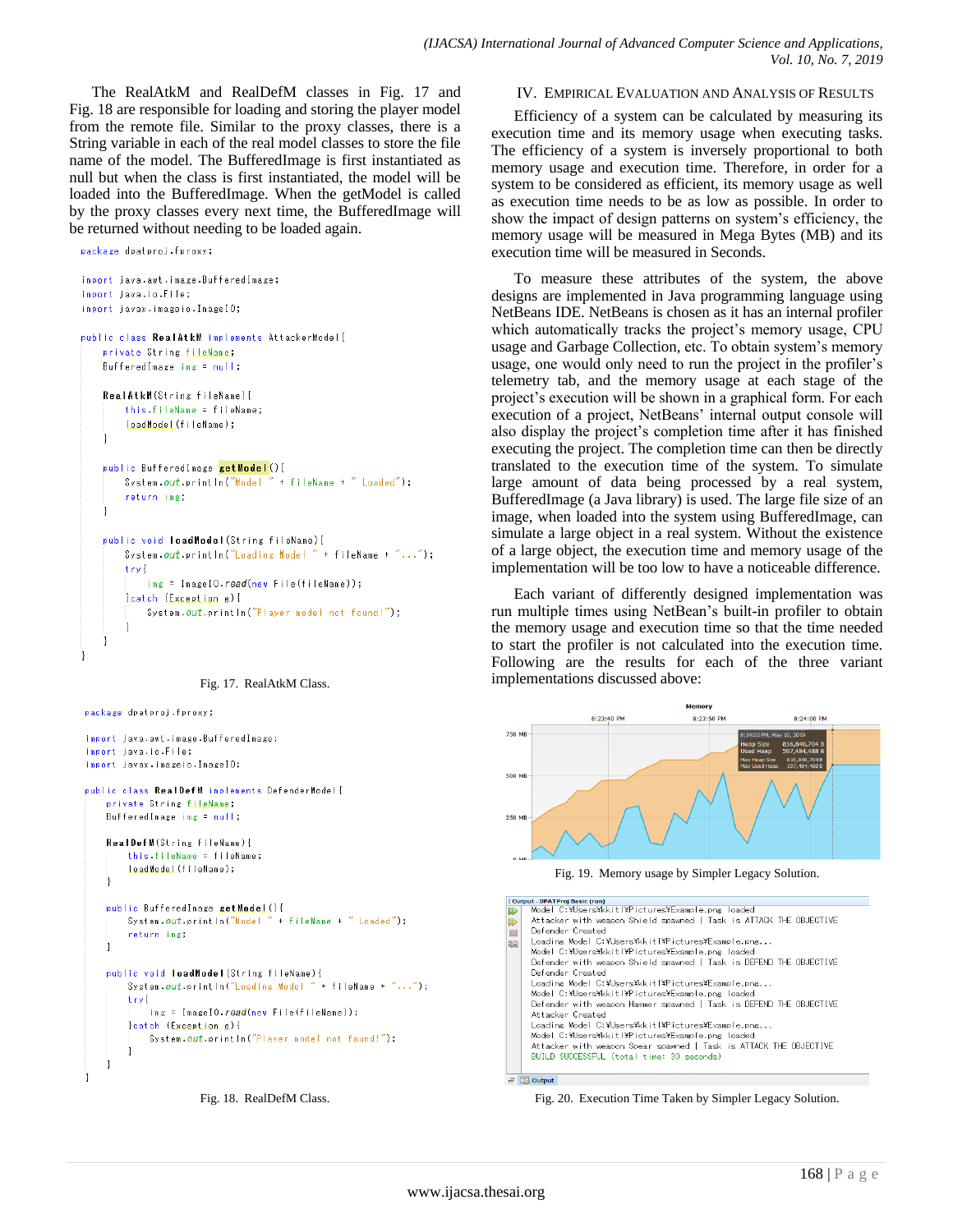The results for the simpler implementation are shown in Fig. 19 and Fig. 20 above. The memory needed to complete running the system was 817MB and the execution time was 30 seconds. As one would expect, the memory and time would increase proportionally to the number of players generated as well as the file size of the Buffered Image.

Fig. 21 and Fig. 22 shows the results for refined implementation with Flyweight pattern. Here the memory needed to complete the execution of the project was 648MB, which is significantly lower than the simpler solution, while the execution time was 15 seconds, which is half of what the simpler implementation needed.

Finally, the results of running the second refinement using both Flyweight and Proxy design pattern are shown in Fig. 23 and Fig. 24. The memory usage is even lower than the first refinement, only needing 129MB. The execution time was surprising reduced to less than 1 second.



Fig. 21. Memory usage by Flyweight Pattern based Solution.









Fig. 24. Execution Time Taken by Proxy Pattern based Solution.

Fig. 25 and Fig. 26 show the comparison of the three solutions using a bar chart in order to better illustrate the impact of the design patterns.

From the results above, it is obvious that both design patterns have significantly lowered the execution time as well as the memory usage. Applying the flyweight pattern has lowered the memory usage by 349MB while applying proxy pattern has further lowered the memory usage by 519MB. Both design patterns have also shown a significant decrease in the execution time which is 15 seconds.







Fig. 26. Execution Time Comparison.